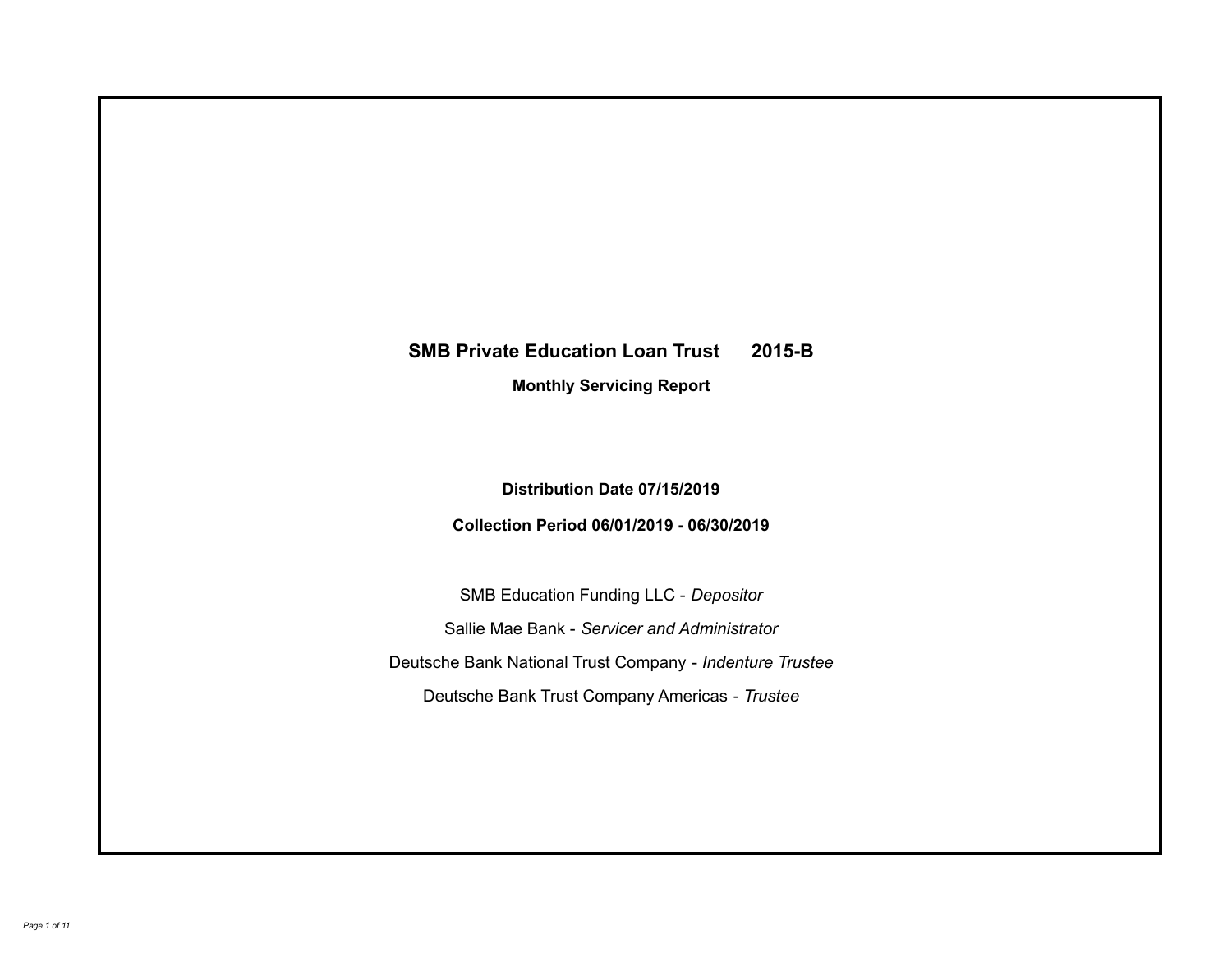| Α           | <b>Student Loan Portfolio Characteristics</b> |                                                 | Settlement Date<br>07/30/2015 | 05/31/2019           | 06/30/2019           |
|-------------|-----------------------------------------------|-------------------------------------------------|-------------------------------|----------------------|----------------------|
|             | <b>Principal Balance</b>                      |                                                 | \$700,964,388.29              | \$405,156,809.64     | \$399,292,697.49     |
|             | Interest to be Capitalized Balance            |                                                 | 42,430,107.89                 | 18,250,623.23        | 16,860,851.67        |
|             | Pool Balance                                  |                                                 | \$743,394,496.18              | \$423,407,432.87     | \$416,153,549.16     |
|             | Weighted Average Coupon (WAC)                 |                                                 |                               |                      |                      |
|             |                                               | WAC1 (Contractual Interest Rate on the Loan)    | 8.20%                         | 9.43%                | 9.43%                |
|             |                                               | WAC2 (Average of Applicable Interest Rate)      | 8.18%                         | 9.35%                | 9.35%                |
|             |                                               | WAC3 (Average of Actual Interest Rate)          | 8.13%                         | 9.27%                | 9.27%                |
|             | Weighted Average Remaining Term               |                                                 | 128.84                        | 120.53               | 120.37               |
|             | Number of Loans                               |                                                 | 63,899                        | 38,041               | 37,491               |
|             | Number of Borrowers                           |                                                 | 43,918                        | 26,396               | 26,033               |
|             | Pool Factor                                   |                                                 |                               | 0.569559548<br>8.99% | 0.559801762<br>8.99% |
|             |                                               | Since Issued Total Constant Prepayment Rate (1) |                               |                      |                      |
| B           | <b>Debt Securities</b>                        | <b>Cusip/Isin</b>                               | 06/17/2019                    |                      | 07/15/2019           |
|             | A <sub>2</sub> A                              | 78448QAB4                                       | \$103,070,776.52              |                      | \$99,613,606.41      |
|             | A <sub>2</sub> B                              | 78448QAC2                                       | \$48,314,426.49               |                      | \$46,693,878.00      |
|             | A <sub>3</sub>                                | 78448QAD0                                       | \$75,000,000.00               |                      | \$75,000,000.00      |
|             | B                                             | 78448QAE8                                       | \$70,000,000.00               |                      | \$70,000,000.00      |
|             | C                                             | 78448QAF5                                       | \$50,000,000.00               |                      | \$50,000,000.00      |
|             |                                               |                                                 |                               |                      |                      |
| $\mathsf C$ | <b>Certificates</b>                           | <b>Cusip/Isin</b>                               | 06/17/2019                    |                      | 07/15/2019           |
|             | Residual                                      | 78448Q108                                       | \$100,000.00                  |                      | \$100,000.00         |
|             |                                               |                                                 |                               |                      |                      |
| D           | <b>Account Balances</b>                       |                                                 | 06/17/2019                    |                      | 07/15/2019           |
|             | Reserve Account Balance                       |                                                 | \$1,896,081.00                |                      | \$1,896,081.00       |
|             |                                               |                                                 |                               |                      |                      |
| E           | <b>Asset / Liability</b>                      |                                                 | 06/17/2019                    |                      | 07/15/2019           |
|             | Overcollateralization Percentage              |                                                 | 18.19%                        |                      | 17.99%               |
|             | Specified Overcollateralization Amount        |                                                 | \$127,022,229.86              |                      | \$124,846,064.75     |
|             | Actual Overcollateralization Amount           |                                                 | \$77,022,229.86               |                      | \$74,846,064.75      |

(1) Since Issued Total CPR calculations found in monthly servicing reports issued on or prior to September 15, 2015 originally included loans that were removed from the pool by the sponsor because they .<br>became ineligible for the pool between the cut-off date and settlement date. On October 5, 2015, Since Issued Total CPR calculations were revised to exclude these loans and all prior monthly servicing reports were restated. For additional information, see 'Since Issued CPR Methodology' found on page 11 of this report.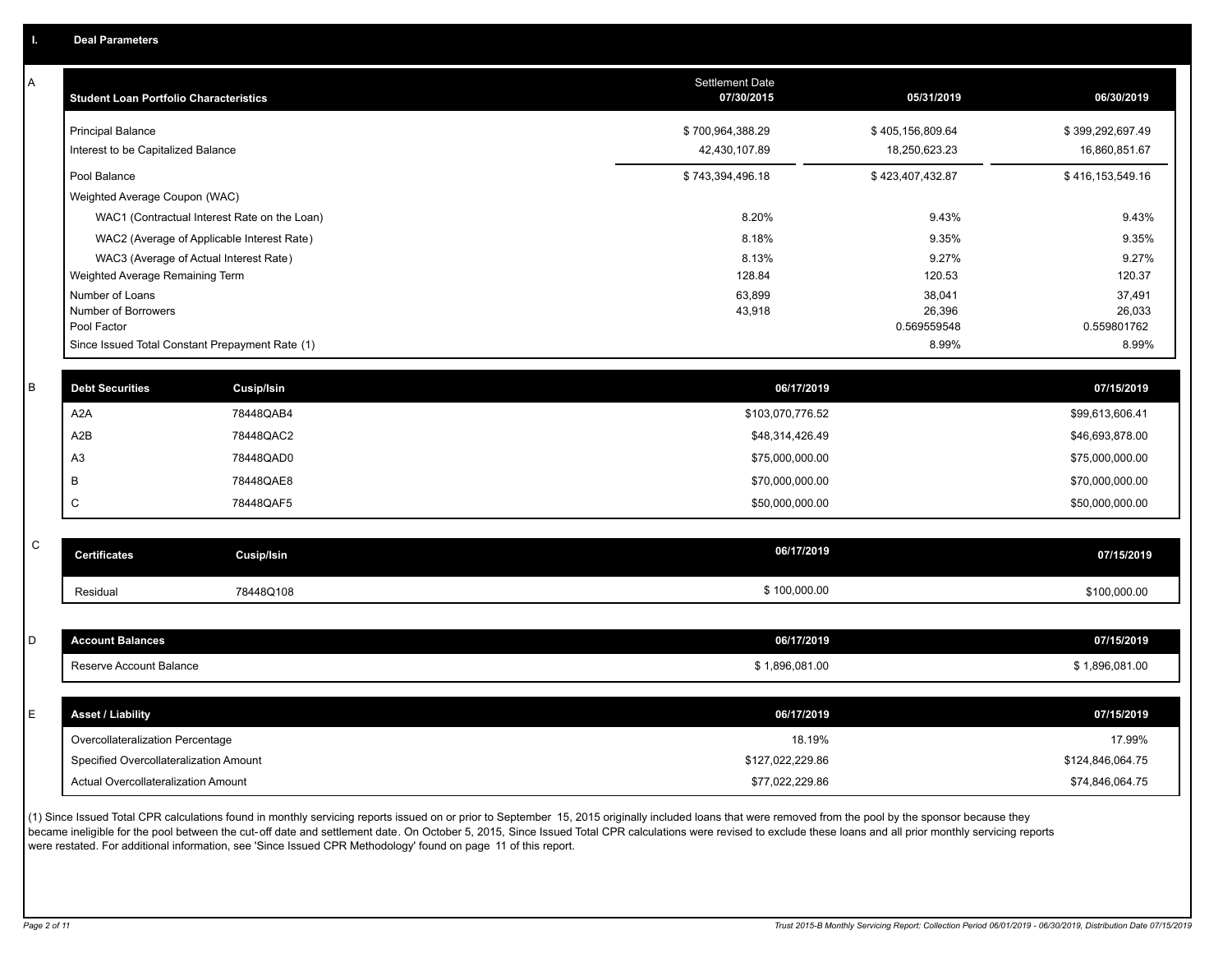### **II. 2015-B Trust Activity 06/01/2019 through 06/30/2019**

| <b>Borrower Principal</b><br>7,160,417.50<br>0.00<br><b>Consolidation Activity Principal</b><br>Seller Principal Reimbursement<br>(184.86)<br>Servicer Principal Reimbursement<br>0.00<br>0.00<br>Delinquent Principal Purchases by Servicer<br><b>Other Principal Deposits</b><br>42,738.84<br>\$7,202,971.48<br><b>Total Principal Receipts</b><br>B<br><b>Student Loan Interest Receipts</b><br><b>Borrower Interest</b><br>2,319,554.65<br>0.00<br><b>Consolidation Activity Interest</b><br>Seller Interest Reimbursement<br>219.73<br>Servicer Interest Reimbursement<br>0.00<br>Delinquent Interest Purchases by Servicer<br>0.00<br>98.29<br>Other Interest Deposits<br>\$2,319,872.67<br><b>Total Interest Receipts</b><br>C<br><b>Recoveries on Realized Losses</b><br>\$102,965.85<br>D<br><b>Investment Income</b><br>\$21,846.81<br>Е<br>\$0.00<br><b>Funds Borrowed from Next Collection Period</b><br>F<br><b>Funds Repaid from Prior Collection Period</b><br>\$0.00<br>G<br>\$0.00<br>Loan Sale or Purchase Proceeds<br>\$0.00<br>H<br>Initial Deposits to Distribution Account<br>\$0.00<br><b>Excess Transferred from Other Accounts</b><br><b>Borrower Benefit Reimbursements</b><br>\$0.00<br>J<br>\$0.00<br>Κ<br><b>Other Deposits</b><br>L<br><b>Other Fees Collected</b><br>\$0.00<br>М<br><b>AVAILABLE FUNDS</b><br>\$9,647,656.81<br>N<br>Non-Cash Principal Activity During Collection Period<br>\$1,338,859.33<br>O<br>Aggregate Purchased Amounts by the Depositor, Servicer or Seller<br>\$42,837.13<br>P<br>Aggregate Loan Substitutions<br>\$0.00 | A | <b>Student Loan Principal Receipts</b> |  |
|-----------------------------------------------------------------------------------------------------------------------------------------------------------------------------------------------------------------------------------------------------------------------------------------------------------------------------------------------------------------------------------------------------------------------------------------------------------------------------------------------------------------------------------------------------------------------------------------------------------------------------------------------------------------------------------------------------------------------------------------------------------------------------------------------------------------------------------------------------------------------------------------------------------------------------------------------------------------------------------------------------------------------------------------------------------------------------------------------------------------------------------------------------------------------------------------------------------------------------------------------------------------------------------------------------------------------------------------------------------------------------------------------------------------------------------------------------------------------------------------------------------------------------------------------------------------------------------|---|----------------------------------------|--|
|                                                                                                                                                                                                                                                                                                                                                                                                                                                                                                                                                                                                                                                                                                                                                                                                                                                                                                                                                                                                                                                                                                                                                                                                                                                                                                                                                                                                                                                                                                                                                                                   |   |                                        |  |
|                                                                                                                                                                                                                                                                                                                                                                                                                                                                                                                                                                                                                                                                                                                                                                                                                                                                                                                                                                                                                                                                                                                                                                                                                                                                                                                                                                                                                                                                                                                                                                                   |   |                                        |  |
|                                                                                                                                                                                                                                                                                                                                                                                                                                                                                                                                                                                                                                                                                                                                                                                                                                                                                                                                                                                                                                                                                                                                                                                                                                                                                                                                                                                                                                                                                                                                                                                   |   |                                        |  |
|                                                                                                                                                                                                                                                                                                                                                                                                                                                                                                                                                                                                                                                                                                                                                                                                                                                                                                                                                                                                                                                                                                                                                                                                                                                                                                                                                                                                                                                                                                                                                                                   |   |                                        |  |
|                                                                                                                                                                                                                                                                                                                                                                                                                                                                                                                                                                                                                                                                                                                                                                                                                                                                                                                                                                                                                                                                                                                                                                                                                                                                                                                                                                                                                                                                                                                                                                                   |   |                                        |  |
|                                                                                                                                                                                                                                                                                                                                                                                                                                                                                                                                                                                                                                                                                                                                                                                                                                                                                                                                                                                                                                                                                                                                                                                                                                                                                                                                                                                                                                                                                                                                                                                   |   |                                        |  |
|                                                                                                                                                                                                                                                                                                                                                                                                                                                                                                                                                                                                                                                                                                                                                                                                                                                                                                                                                                                                                                                                                                                                                                                                                                                                                                                                                                                                                                                                                                                                                                                   |   |                                        |  |
|                                                                                                                                                                                                                                                                                                                                                                                                                                                                                                                                                                                                                                                                                                                                                                                                                                                                                                                                                                                                                                                                                                                                                                                                                                                                                                                                                                                                                                                                                                                                                                                   |   |                                        |  |
|                                                                                                                                                                                                                                                                                                                                                                                                                                                                                                                                                                                                                                                                                                                                                                                                                                                                                                                                                                                                                                                                                                                                                                                                                                                                                                                                                                                                                                                                                                                                                                                   |   |                                        |  |
|                                                                                                                                                                                                                                                                                                                                                                                                                                                                                                                                                                                                                                                                                                                                                                                                                                                                                                                                                                                                                                                                                                                                                                                                                                                                                                                                                                                                                                                                                                                                                                                   |   |                                        |  |
|                                                                                                                                                                                                                                                                                                                                                                                                                                                                                                                                                                                                                                                                                                                                                                                                                                                                                                                                                                                                                                                                                                                                                                                                                                                                                                                                                                                                                                                                                                                                                                                   |   |                                        |  |
|                                                                                                                                                                                                                                                                                                                                                                                                                                                                                                                                                                                                                                                                                                                                                                                                                                                                                                                                                                                                                                                                                                                                                                                                                                                                                                                                                                                                                                                                                                                                                                                   |   |                                        |  |
|                                                                                                                                                                                                                                                                                                                                                                                                                                                                                                                                                                                                                                                                                                                                                                                                                                                                                                                                                                                                                                                                                                                                                                                                                                                                                                                                                                                                                                                                                                                                                                                   |   |                                        |  |
|                                                                                                                                                                                                                                                                                                                                                                                                                                                                                                                                                                                                                                                                                                                                                                                                                                                                                                                                                                                                                                                                                                                                                                                                                                                                                                                                                                                                                                                                                                                                                                                   |   |                                        |  |
|                                                                                                                                                                                                                                                                                                                                                                                                                                                                                                                                                                                                                                                                                                                                                                                                                                                                                                                                                                                                                                                                                                                                                                                                                                                                                                                                                                                                                                                                                                                                                                                   |   |                                        |  |
|                                                                                                                                                                                                                                                                                                                                                                                                                                                                                                                                                                                                                                                                                                                                                                                                                                                                                                                                                                                                                                                                                                                                                                                                                                                                                                                                                                                                                                                                                                                                                                                   |   |                                        |  |
|                                                                                                                                                                                                                                                                                                                                                                                                                                                                                                                                                                                                                                                                                                                                                                                                                                                                                                                                                                                                                                                                                                                                                                                                                                                                                                                                                                                                                                                                                                                                                                                   |   |                                        |  |
|                                                                                                                                                                                                                                                                                                                                                                                                                                                                                                                                                                                                                                                                                                                                                                                                                                                                                                                                                                                                                                                                                                                                                                                                                                                                                                                                                                                                                                                                                                                                                                                   |   |                                        |  |
|                                                                                                                                                                                                                                                                                                                                                                                                                                                                                                                                                                                                                                                                                                                                                                                                                                                                                                                                                                                                                                                                                                                                                                                                                                                                                                                                                                                                                                                                                                                                                                                   |   |                                        |  |
|                                                                                                                                                                                                                                                                                                                                                                                                                                                                                                                                                                                                                                                                                                                                                                                                                                                                                                                                                                                                                                                                                                                                                                                                                                                                                                                                                                                                                                                                                                                                                                                   |   |                                        |  |
|                                                                                                                                                                                                                                                                                                                                                                                                                                                                                                                                                                                                                                                                                                                                                                                                                                                                                                                                                                                                                                                                                                                                                                                                                                                                                                                                                                                                                                                                                                                                                                                   |   |                                        |  |
|                                                                                                                                                                                                                                                                                                                                                                                                                                                                                                                                                                                                                                                                                                                                                                                                                                                                                                                                                                                                                                                                                                                                                                                                                                                                                                                                                                                                                                                                                                                                                                                   |   |                                        |  |
|                                                                                                                                                                                                                                                                                                                                                                                                                                                                                                                                                                                                                                                                                                                                                                                                                                                                                                                                                                                                                                                                                                                                                                                                                                                                                                                                                                                                                                                                                                                                                                                   |   |                                        |  |
|                                                                                                                                                                                                                                                                                                                                                                                                                                                                                                                                                                                                                                                                                                                                                                                                                                                                                                                                                                                                                                                                                                                                                                                                                                                                                                                                                                                                                                                                                                                                                                                   |   |                                        |  |
|                                                                                                                                                                                                                                                                                                                                                                                                                                                                                                                                                                                                                                                                                                                                                                                                                                                                                                                                                                                                                                                                                                                                                                                                                                                                                                                                                                                                                                                                                                                                                                                   |   |                                        |  |
|                                                                                                                                                                                                                                                                                                                                                                                                                                                                                                                                                                                                                                                                                                                                                                                                                                                                                                                                                                                                                                                                                                                                                                                                                                                                                                                                                                                                                                                                                                                                                                                   |   |                                        |  |
|                                                                                                                                                                                                                                                                                                                                                                                                                                                                                                                                                                                                                                                                                                                                                                                                                                                                                                                                                                                                                                                                                                                                                                                                                                                                                                                                                                                                                                                                                                                                                                                   |   |                                        |  |
|                                                                                                                                                                                                                                                                                                                                                                                                                                                                                                                                                                                                                                                                                                                                                                                                                                                                                                                                                                                                                                                                                                                                                                                                                                                                                                                                                                                                                                                                                                                                                                                   |   |                                        |  |
|                                                                                                                                                                                                                                                                                                                                                                                                                                                                                                                                                                                                                                                                                                                                                                                                                                                                                                                                                                                                                                                                                                                                                                                                                                                                                                                                                                                                                                                                                                                                                                                   |   |                                        |  |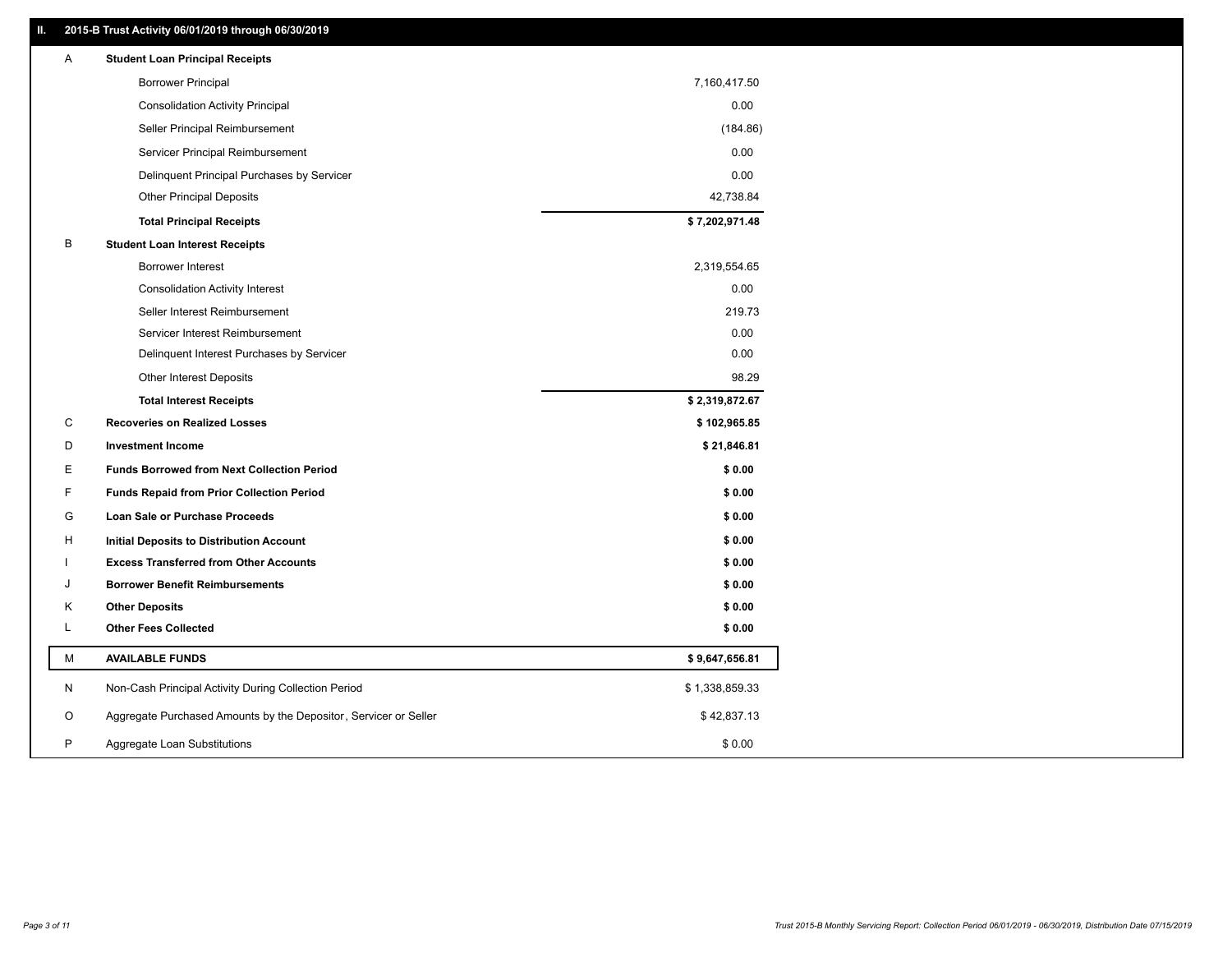|                   |                       |                          |         |                                                           | <b>Loans by Repayment Status</b> |                            |                          |         |                                                           |                |                            |
|-------------------|-----------------------|--------------------------|---------|-----------------------------------------------------------|----------------------------------|----------------------------|--------------------------|---------|-----------------------------------------------------------|----------------|----------------------------|
|                   |                       |                          |         | 06/30/2019                                                |                                  |                            |                          |         | 05/31/2019                                                |                |                            |
|                   |                       | <b>Wtd Avg</b><br>Coupon | # Loans | Principal and<br><b>Interest Accrued</b><br>to Capitalize | % of Principal                   | % of Loans in<br>Repay (1) | <b>Wtd Avg</b><br>Coupon | # Loans | Principal and<br><b>Interest Accrued</b><br>to Capitalize | % of Principal | % of Loans in<br>Repay (1) |
| INTERIM:          | IN SCHOOL             | 10.77%                   | 1,015   | \$16,280,321.07                                           | 3.912%                           | $-$ %                      | 10.76%                   | 1,206   | \$19,378,753.09                                           | 4.577%         | $-$ %                      |
|                   | GRACE                 | 10.41%                   | 650     | \$10,897,385.56                                           | 2.619%                           | $-$ %                      | 10.45%                   | 632     | \$10,429,198.58                                           | 2.463%         | $-$ %                      |
|                   | <b>DEFERMENT</b>      | 10.40%                   | 2,281   | \$30,865,498.20                                           | 7.417%                           | $-$ %                      | 10.44%                   | 2,394   | \$32,594,770.86                                           | 7.698%         | $-$ %                      |
| <b>REPAYMENT:</b> | <b>CURRENT</b>        | 9.03%                    | 31,248  | \$325,299,068.81                                          | 78.168%                          | 90.838%                    | 9.03%                    | 31,669  | \$330,256,056.06                                          | 78.000%        | 91.482%                    |
|                   | 31-60 DAYS DELINQUENT | 9.01%                    | 573     | \$7,713,579.46                                            | 1.854%                           | 2.154%                     | 8.99%                    | 534     | \$7,524,476.37                                            | 1.777%         | 2.084%                     |
|                   | 61-90 DAYS DELINQUENT | 8.70%                    | 314     | \$4,890,419.62                                            | 1.175%                           | 1.366%                     | 8.66%                    | 297     | \$4,532,743.81                                            | 1.071%         | 1.256%                     |
|                   | > 90 DAYS DELINQUENT  | 10.60%                   | 179     | \$2,444,149.81                                            | 0.587%                           | 0.683%                     | 10.10%                   | 168     | \$2,329,462.59                                            | 0.550%         | 0.645%                     |
|                   | FORBEARANCE           | 9.56%                    | 1,231   | \$17,763,126.63                                           | 4.268%                           | 4.960%                     | 9.52%                    | 1,141   | \$16,361,971.51                                           | 3.864%         | 4.532%                     |
| <b>TOTAL</b>      |                       |                          | 37,491  | \$416,153,549.16                                          | 100.00%                          | 100.00%                    |                          | 38,041  | \$423,407,432.87                                          | 100.00%        | 100.00%                    |

Percentages may not total 100% due to rounding  $\star$ 

1 Loans classified in "Repayment" include any loan for which interim interest only, \$25 fixed payments or full principal and interest payments are due.

| 06/30/2019<br>05/31/2019<br><b>Principal and</b><br><b>Principal and</b><br><b>Wtd Avg</b><br><b>Interest Accrued</b><br>% of Loans in<br><b>Wtd Avg</b><br><b>Interest Accrued</b><br>to Capitalize<br>P&I Repay (2)<br>to Capitalize<br>% of Principal<br># Loans<br>% of Principal<br>Coupon<br># Loans<br>Coupon<br>$-$ %<br>IN SCHOOL<br>INTERIM:<br>10.35%<br>7.296%<br>10.34%<br>8.526%<br>1,965<br>\$30,364,038.71<br>2,347<br>\$36,098,832.44<br>GRACE<br>$-$ %<br>10.18%<br>1,201<br>4.443%<br>10.20%<br>1,168<br>4.172%<br>\$18,490,397.84<br>\$17,666,608.09<br><b>DEFERMENT</b><br>$-$ %<br>10.07%<br>4,106<br>12.742%<br>10.09%<br>4,354<br>13.460%<br>\$53,027,376.87<br>\$56,990,962.30<br><b>CURRENT</b><br>8.93%<br>27,955<br>67.729%<br>8.90%<br>28,065<br>P&I REPAYMENT:<br>89.685%<br>\$282,197,874.57<br>66.649%<br>\$281,854,898.11<br>31-60 DAYS DELINQUENT<br>8.96%<br>551<br>1.787%<br>8.93%<br>512<br>1.729%<br>\$7,436,200.13<br>2.366%<br>\$7,321,937.63<br>8.65%<br>306<br>291<br>1.057%<br>61-90 DAYS DELINQUENT<br>1.151%<br>1.524%<br>8.64%<br>\$4,790,994.43<br>\$4,476,162.10<br>> 90 DAYS DELINQUENT<br>10.60%<br>176<br>163<br>0.583%<br>0.772%<br>10.07%<br>\$2,293,084.23<br>0.542%<br>\$2,426,516.44 |  |  | <b>Loans by Borrower Status</b> |  |  |                                |
|----------------------------------------------------------------------------------------------------------------------------------------------------------------------------------------------------------------------------------------------------------------------------------------------------------------------------------------------------------------------------------------------------------------------------------------------------------------------------------------------------------------------------------------------------------------------------------------------------------------------------------------------------------------------------------------------------------------------------------------------------------------------------------------------------------------------------------------------------------------------------------------------------------------------------------------------------------------------------------------------------------------------------------------------------------------------------------------------------------------------------------------------------------------------------------------------------------------------------------------------|--|--|---------------------------------|--|--|--------------------------------|
|                                                                                                                                                                                                                                                                                                                                                                                                                                                                                                                                                                                                                                                                                                                                                                                                                                                                                                                                                                                                                                                                                                                                                                                                                                              |  |  |                                 |  |  |                                |
|                                                                                                                                                                                                                                                                                                                                                                                                                                                                                                                                                                                                                                                                                                                                                                                                                                                                                                                                                                                                                                                                                                                                                                                                                                              |  |  |                                 |  |  | % of Loans in<br>P&I Repay (2) |
|                                                                                                                                                                                                                                                                                                                                                                                                                                                                                                                                                                                                                                                                                                                                                                                                                                                                                                                                                                                                                                                                                                                                                                                                                                              |  |  |                                 |  |  | $-$ %                          |
|                                                                                                                                                                                                                                                                                                                                                                                                                                                                                                                                                                                                                                                                                                                                                                                                                                                                                                                                                                                                                                                                                                                                                                                                                                              |  |  |                                 |  |  | $-$ %                          |
|                                                                                                                                                                                                                                                                                                                                                                                                                                                                                                                                                                                                                                                                                                                                                                                                                                                                                                                                                                                                                                                                                                                                                                                                                                              |  |  |                                 |  |  | $-$ %                          |
|                                                                                                                                                                                                                                                                                                                                                                                                                                                                                                                                                                                                                                                                                                                                                                                                                                                                                                                                                                                                                                                                                                                                                                                                                                              |  |  |                                 |  |  | 90.260%                        |
|                                                                                                                                                                                                                                                                                                                                                                                                                                                                                                                                                                                                                                                                                                                                                                                                                                                                                                                                                                                                                                                                                                                                                                                                                                              |  |  |                                 |  |  | 2.342%                         |
|                                                                                                                                                                                                                                                                                                                                                                                                                                                                                                                                                                                                                                                                                                                                                                                                                                                                                                                                                                                                                                                                                                                                                                                                                                              |  |  |                                 |  |  | 1.432%                         |
|                                                                                                                                                                                                                                                                                                                                                                                                                                                                                                                                                                                                                                                                                                                                                                                                                                                                                                                                                                                                                                                                                                                                                                                                                                              |  |  |                                 |  |  | 0.733%                         |
| FORBEARANCE<br>9.56%<br>9.52%<br>1,231<br>4.268%<br>5.652%<br>3.864%<br>\$17,763,126.63<br>1,141<br>\$16,361,971.51                                                                                                                                                                                                                                                                                                                                                                                                                                                                                                                                                                                                                                                                                                                                                                                                                                                                                                                                                                                                                                                                                                                          |  |  |                                 |  |  | 5.233%                         |
| <b>TOTAL</b><br>37,491<br>100.00%<br>100.00%<br>38,041<br>100.00%<br>\$416,153,549.16<br>\$423,407,432.87<br>$\star$<br>Percentages may not total 100% due to rounding<br>2 Loans classified in "P&I Repayment" includes only those loans for which scheduled principal and interest payments are due.                                                                                                                                                                                                                                                                                                                                                                                                                                                                                                                                                                                                                                                                                                                                                                                                                                                                                                                                       |  |  |                                 |  |  | 100.00%                        |

WAC reflects WAC3 To conform with company standard reporting these sections now include Princial and Interest Accrued to Capitalize .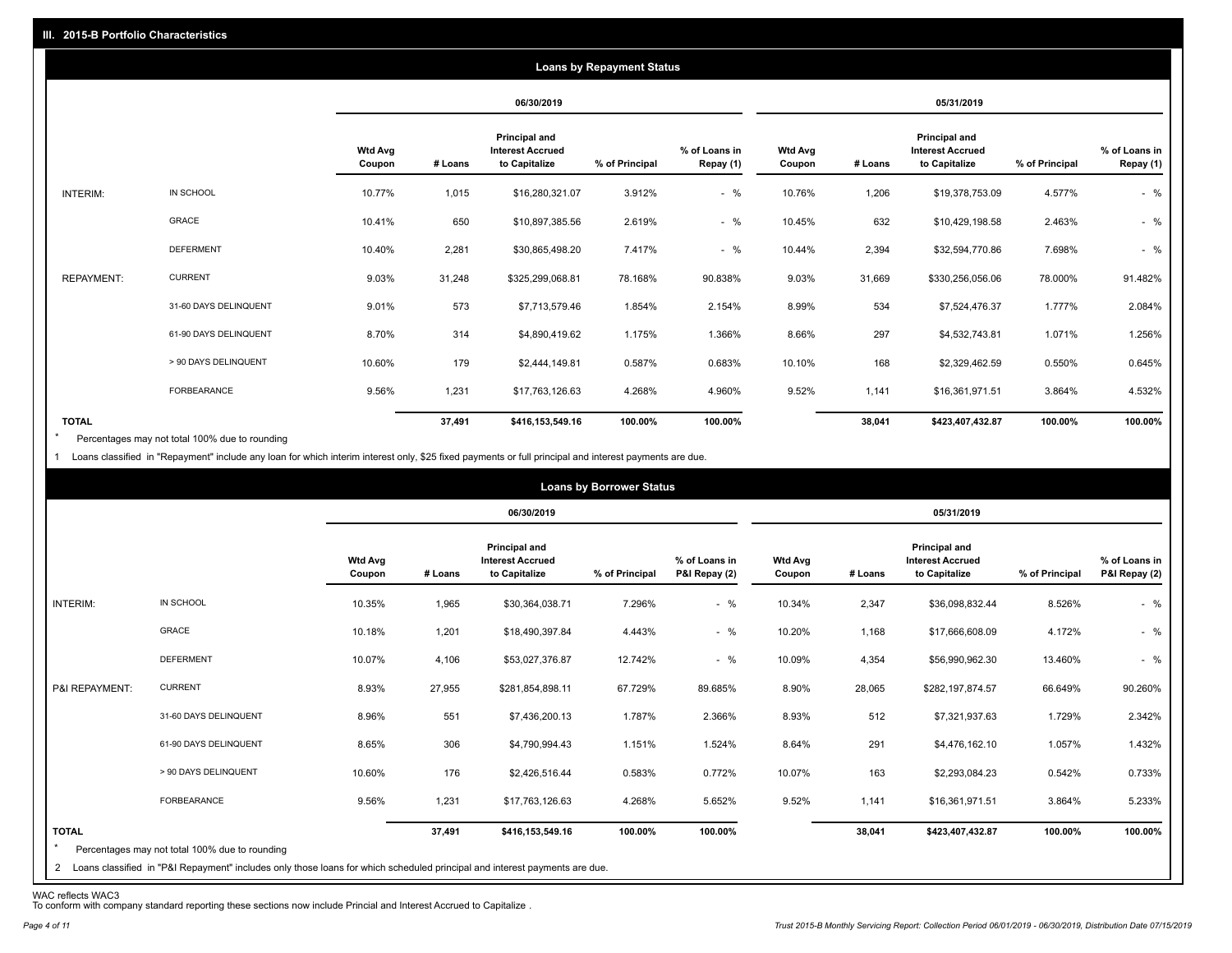|                                                                                                  | 6/30/2019        | 5/31/2019        |
|--------------------------------------------------------------------------------------------------|------------------|------------------|
| Pool Balance                                                                                     | \$416,153,549.16 | \$423,407,432.87 |
| Total # Loans                                                                                    | 37,491           | 38,041           |
| Total # Borrowers                                                                                | 26,033           | 26,396           |
| Weighted Average Coupon                                                                          | 9.35%            | 9.35%            |
| Weighted Average Remaining Term                                                                  | 120.37           | 120.53           |
| Percent of Pool - Cosigned                                                                       | 93.0%            | 93.0%            |
| Percent of Pool - Non Cosigned                                                                   | 7.0%             | 7.0%             |
| Borrower Interest Accrued for Period                                                             | \$3,042,669.24   | \$3,201,642.21   |
| Outstanding Borrower Interest Accrued                                                            | \$19,712,448.34  | \$21,081,984.58  |
| Gross Principal Realized Loss - Periodic *                                                       | \$694,980.44     | \$904,615.53     |
| Gross Principal Realized Loss - Cumulative *                                                     | \$27,692,979.69  | \$26,997,999.25  |
| Recoveries on Realized Losses - Periodic                                                         | \$102,965.85     | \$95,425.80      |
| Recoveries on Realized Losses - Cumulative                                                       | \$3,852,438.15   | \$3,749,472.30   |
| Net Losses - Periodic                                                                            | \$592,014.59     | \$809,189.73     |
| Net Losses - Cumulative                                                                          | \$23,840,541.54  | \$23,248,526.95  |
| Non-Cash Principal Activity - Capitalized Interest                                               | \$2,037,325.92   | \$811,068.40     |
| Since Issued Total Constant Prepayment Rate (CPR) (1)                                            | 8.99%            | 8.99%            |
| Loan Substitutions                                                                               | \$0.00           | \$0.00           |
| <b>Cumulative Loan Substitutions</b>                                                             | \$0.00           | \$0.00           |
| <b>Unpaid Servicing Fees</b>                                                                     | \$0.00           | \$0.00           |
| <b>Unpaid Administration Fees</b>                                                                | \$0.00           | \$0.00           |
| <b>Unpaid Carryover Servicing Fees</b>                                                           | \$0.00           | \$0.00           |
| Note Interest Shortfall                                                                          | \$0.00           | \$0.00           |
| Loans in Modification                                                                            | \$39,405,859.95  | \$39,144,916.56  |
| % of Loans in Modification as a % of Loans in Repayment (P&I)                                    | 13.29%           | 13.21%           |
|                                                                                                  |                  |                  |
|                                                                                                  |                  |                  |
| % Annualized Gross Principal Realized Loss - Periodic as a %<br>of Loans in Repayment (P&I) * 12 | 2.81%            | 3.66%            |
| % Gross Principal Realized Loss - Cumulative as a % of                                           |                  |                  |
| Original Pool Balance                                                                            | 3.73%            | 3.63%            |

\* In accordance with the Servicer's current policies and procedures, after September 1, 2017 loans subject to bankruptcy claims generally will not be reported as a charged- off unless and until they are delinquent for 120

(1) Since Issued Total CPR calculations found in monthly servicing reports issued on or prior to September 15, 2015 originally included loans that were removed from the pool by the sponsor because they became ineligible fo between the cut-off date and settlement date. On October 5, 2015, Since Issued Total CPR calculations were revised to exclude these loans and all prior monthly servicing reports were restated. For additional information, s Issued CPR Methodology' found on page 11 of this report.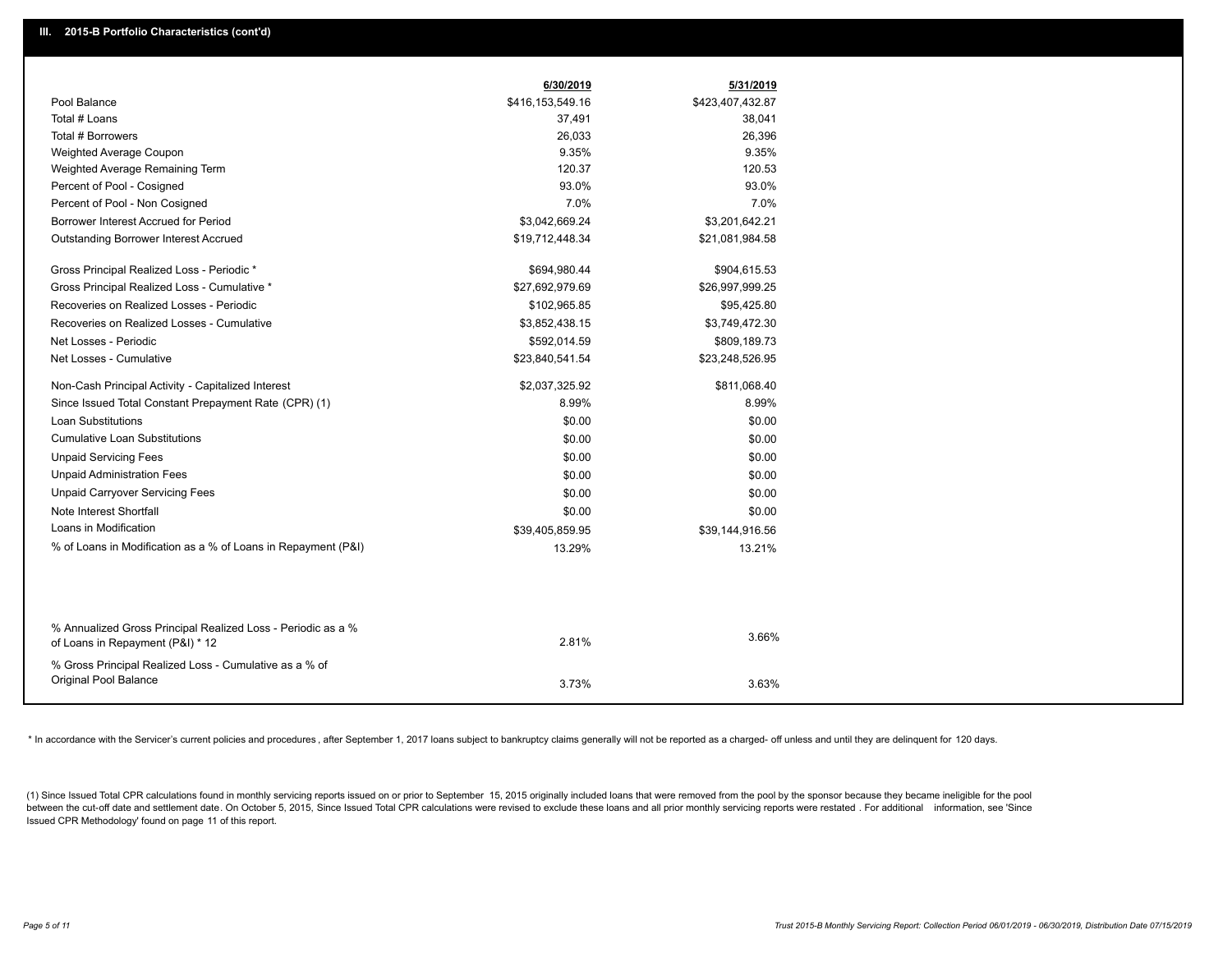#### **Loan Program**  A

|                                    | Weighted<br><b>Average Coupon</b> | # LOANS | <b>\$ AMOUNT</b> | $%$ *    |
|------------------------------------|-----------------------------------|---------|------------------|----------|
| - Smart Option Interest-Only Loans | 8.37%                             | 7,748   | \$61,206,669.72  | 14.708%  |
| - Smart Option Fixed Pay Loans     | 9.20%                             | 10,041  | \$130,069,043.78 | 31.255%  |
| - Smart Option Deferred Loans      | 9.55%                             | 19,702  | \$224,877,835.66 | 54.037%  |
| - Other Loan Programs              | $0.00\%$                          | 0       | \$0.00           | 0.000%   |
| <b>Total</b>                       | 9.27%                             | 37,491  | \$416,153,549.16 | 100.000% |

\* Percentages may not total 100% due to rounding

B

C

**Index Type**

|                       | Weighted<br><b>Average Coupon</b> | # LOANS  | \$ AMOUNT        | $%$ *    |
|-----------------------|-----------------------------------|----------|------------------|----------|
| - Fixed Rate Loans    | 7.25%                             | 8,461    | \$112,104,768.57 | 26.938%  |
| - LIBOR Indexed Loans | 10.01%                            | 29,030   | \$304,048,780.59 | 73.062%  |
| - Other Index Rates   | $0.00\%$                          | $\Omega$ | \$0.00           | 0.000%   |
| Total                 | 9.27%                             | 37,491   | \$416,153,549.16 | 100.000% |

\* Percentages may not total 100% due to rounding

### **Weighted Average Recent FICO**

|                    | # LOANS | <b>\$ AMOUNT</b> | $%$ *    |
|--------------------|---------|------------------|----------|
| $0 - 639$          | 3,486   | \$39,242,987.47  | 9.430%   |
| 640 - 669          | 2,563   | \$28,477,380.83  | 6.843%   |
| 670 - 699          | 3,942   | \$46,259,659.98  | 11.116%  |
| 700 - 739          | 7,488   | \$84,516,319.18  | 20.309%  |
| $740 +$            | 20,006  | \$217,539,508.30 | 52.274%  |
| N/A <sup>(1)</sup> | 6       | \$117,693.40     | 0.028%   |
| <b>Total</b>       | 37,491  | \$416,153,549.16 | 100.000% |

WAC reflects WAC3 To conform with company standard reporting these sections now include Princial and Interest Accrued to Capitalize .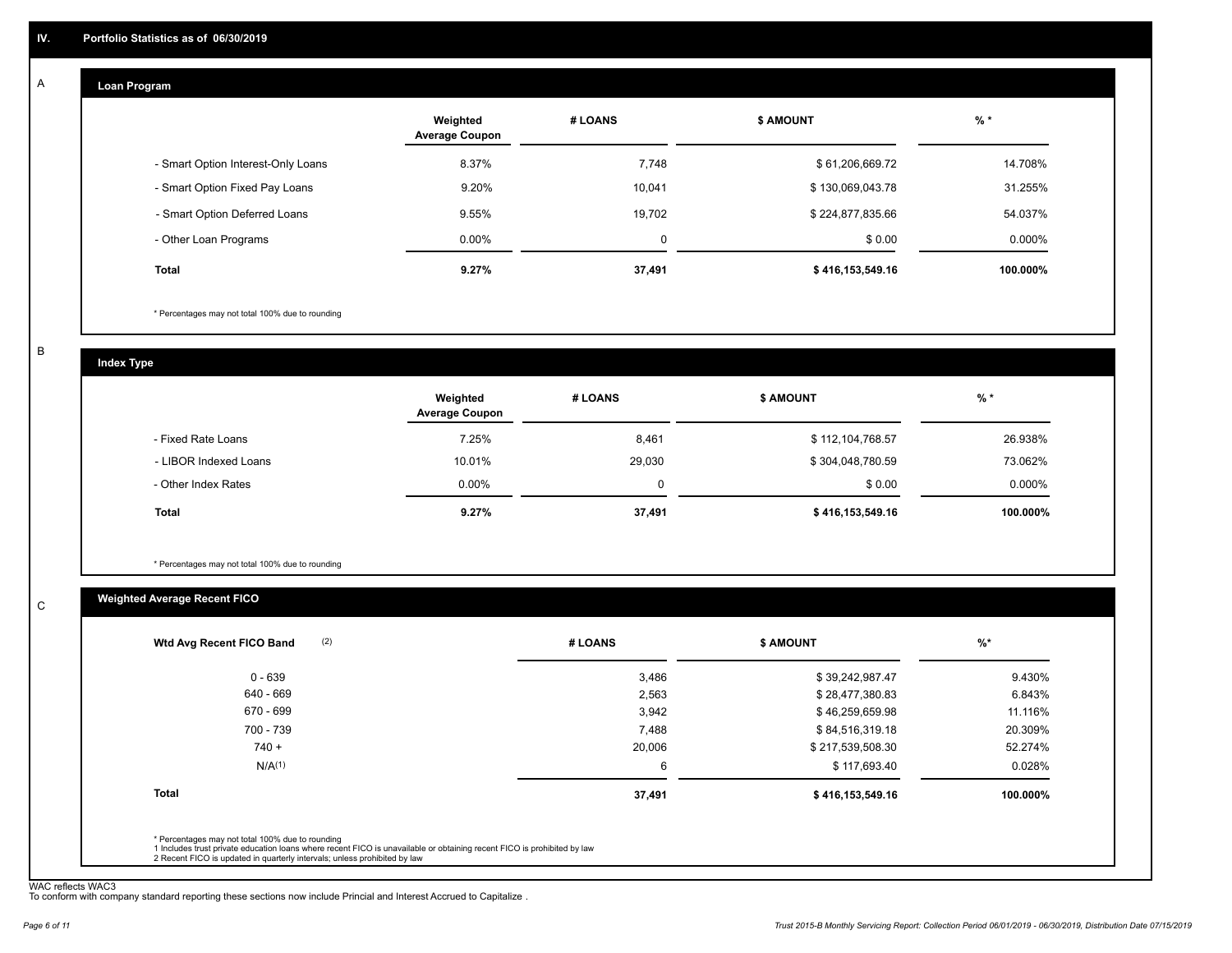| V. |       | 2015-B Reserve Account and Principal Distribution Calculations                             |                  |  |
|----|-------|--------------------------------------------------------------------------------------------|------------------|--|
| А. |       | <b>Reserve Account</b>                                                                     |                  |  |
|    |       | Specified Reserve Account Balance                                                          | \$1,896,081.00   |  |
|    |       | Actual Reserve Account Balance                                                             | \$1,896,081.00   |  |
| В. |       | <b>Principal Distribution Amount</b>                                                       |                  |  |
|    | i.    | Class A Notes Outstanding                                                                  | \$226,385,203.01 |  |
|    | ii.   | Pool Balance                                                                               | \$416,153,549.16 |  |
|    | iii.  | First Priority Principal Distribution Amount (i - ii)                                      | \$0.00           |  |
|    | iv.   | Class A and B Notes Outstanding                                                            | \$296,385,203.01 |  |
|    | v.    | First Priority Principal Distribution Amount                                               | \$0.00           |  |
|    | vi.   | Pool Balance                                                                               | \$416,153,549.16 |  |
|    | vii.  | Specified Overcollateralization Amount                                                     | \$124,846,064.75 |  |
|    | viii. | Available Funds (after payment of waterfall items A through H)                             | \$8,343,937.23   |  |
|    | ix.   | Class C Notes Outstanding                                                                  | \$50,000,000.00  |  |
|    | x.    | Regular Principal Distribution Amount (if (iv > 0, (iv - v) - (vi - vii), min(viii, ix))   | \$5,077,718.60   |  |
|    |       |                                                                                            |                  |  |
|    | xi.   | Pool Balance                                                                               | \$416,153,549.16 |  |
|    | xii.  | 10% of Initial Pool Balance                                                                | \$74,339,449.62  |  |
|    | xiii. | First Priority Principal Distribution Amount                                               | \$0.00           |  |
|    | XIV.  | Regular Principal Distribution Amount                                                      | \$5,077,718.60   |  |
|    | XV.   | Available Funds (after payment of waterfall items A through J)                             | \$3,266,218.63   |  |
|    |       | xvi. Additional Principal Distribution Amount (if(ix $\lt$ = x, min(xv, xi - xiii - xiv))) | \$0.00           |  |
|    |       |                                                                                            |                  |  |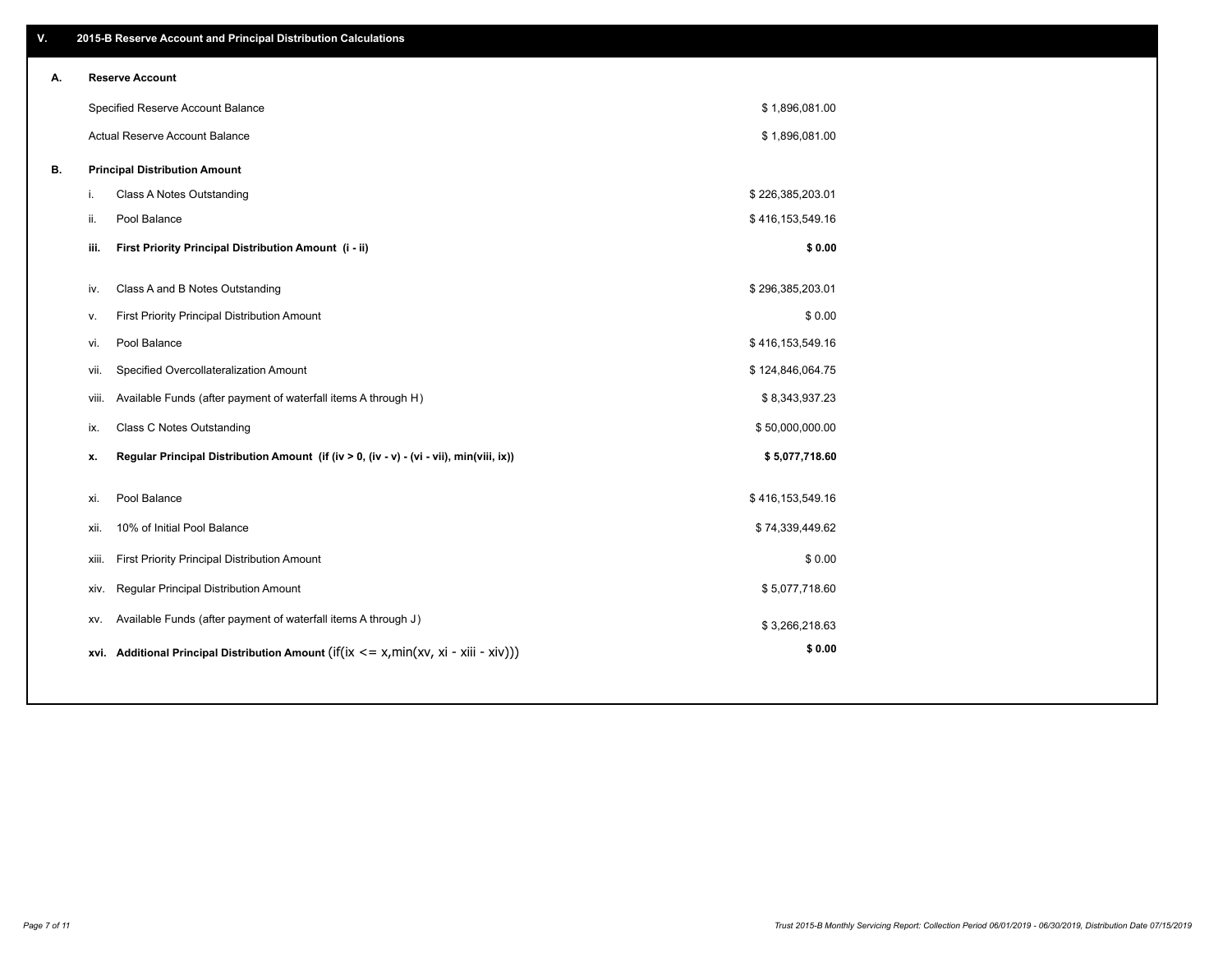|    |                                                         | Paid           | <b>Funds Balance</b> |
|----|---------------------------------------------------------|----------------|----------------------|
|    | <b>Total Available Funds</b>                            |                | \$9,647,656.81       |
| Α  | <b>Trustee Fees</b>                                     | \$0.00         | \$9,647,656.81       |
| В  | <b>Servicing Fees</b>                                   | \$270,948.57   | \$9,376,708.24       |
| C  | i. Administration Fees                                  | \$8,333.00     | \$9,368,375.24       |
|    | ii. Unreimbursed Administrator Advances plus any Unpaid | \$0.00         | \$9,368,375.24       |
| D  | Class A Noteholders Interest Distribution Amount        | \$632,771.34   | \$8,735,603.90       |
| Е  | First Priority Principal Payment                        | \$0.00         | \$8,735,603.90       |
| F. | Class B Noteholders Interest Distribution Amount        | \$204,166.67   | \$8,531,437.23       |
| G  | <b>Class C Noteholders Interest Distribution Amount</b> | \$187,500.00   | \$8,343,937.23       |
| H  | Reinstatement Reserve Account                           | \$0.00         | \$8,343,937.23       |
|    | Regular Principal Distribution                          | \$5,077,718.60 | \$3,266,218.63       |
| J  | <b>Carryover Servicing Fees</b>                         | \$0.00         | \$3,266,218.63       |
| Κ  | Additional Principal Distribution Amount                | \$0.00         | \$3,266,218.63       |
| L  | Unpaid Expenses of Trustee                              | \$0.00         | \$3,266,218.63       |
| M  | Unpaid Expenses of Administrator                        | \$0.00         | \$3,266,218.63       |
| N  | Remaining Funds to the Residual Certificateholders      | \$3,266,218.63 | \$0.00               |

#### **Waterfall Conditions**

|      | Pool Balance                                                                     | \$416,153,549.16 |  |
|------|----------------------------------------------------------------------------------|------------------|--|
| Ш.   | Class A and B Notes Outstanding                                                  | \$296,385,203.01 |  |
| iii. | Class C Noteholders' Interest Distribution Ratio (i / ii)                        | 140.41%          |  |
| IV.  | Minimum Ratio                                                                    | 110.00%          |  |
| v.   | Is the Class C Noteholders' Interest Distribution Condition Satisfied (iii > iv) | ٧                |  |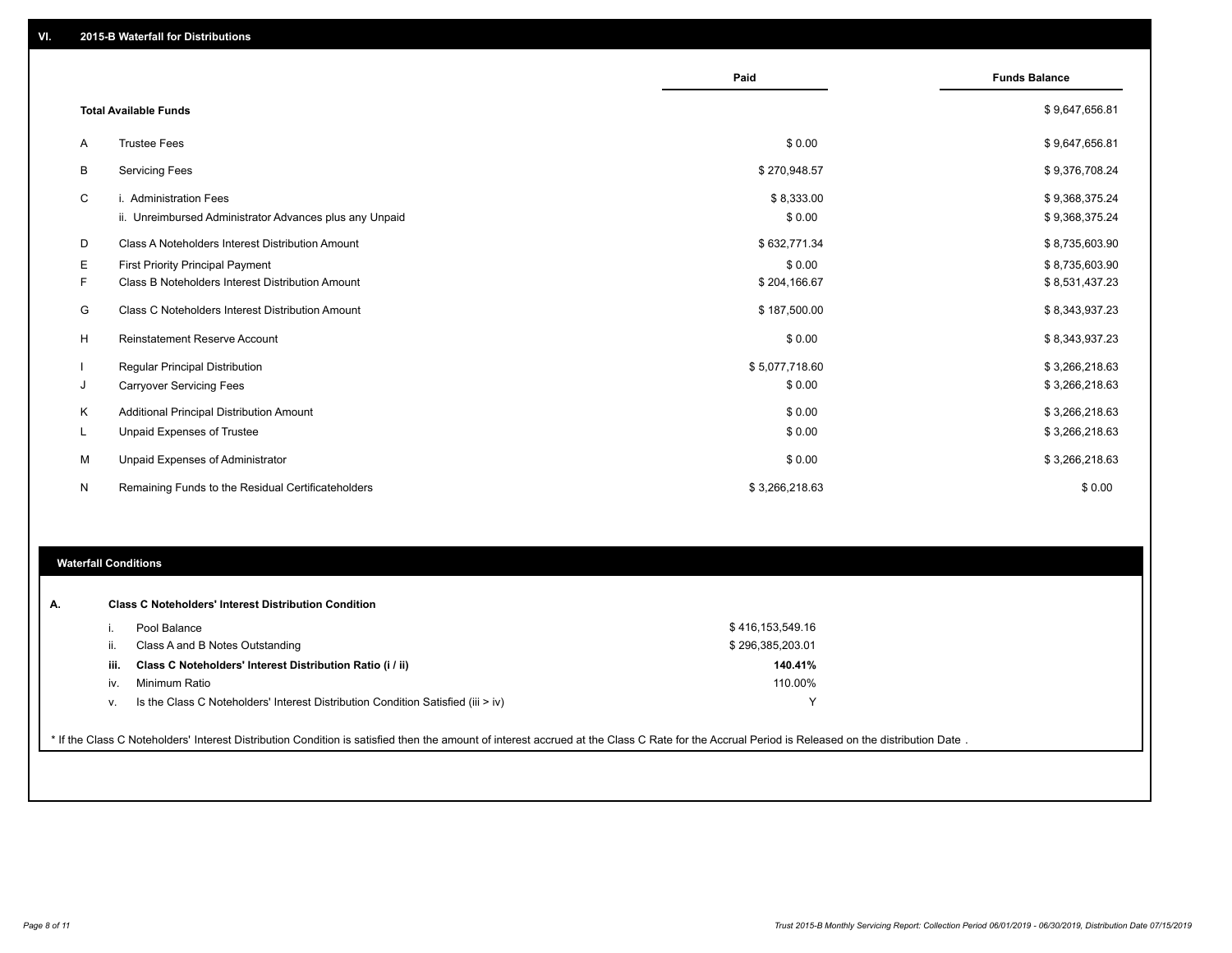# Current Interest Due \$ 255,959.10 \$ 135,064.32 \$ 241,747.92 Accrued Interest Factor 0.002483333 0.002795528 0.003223306 Interest Rate\* 2.98000% 3.59425% 4.14425% Daycount Fraction 0.08333333 0.07777778 0.07777778 Accrual Period End 7/15/2019 7/15/2019 7/15/2019 Accrual Period Begin 6/15/2019 6/17/2019 6/17/2019 Record Date (Days Prior to Distribution) 1 1 NEW YORK BUSINESS DAY 1 NEW YORK BUSINESS DAY 1 NEW YORK BUSINESS DAY Spread/Fixed Rate 2.98% 1.20% 1.75% Index FIXED LIBOR LIBOR Beginning Balance \$ 103,070,776.52 \$ 48,314,426.49 \$ 75,000,000.00 Cusip/Isin 78448QAB4 78448QAC2 78448QAD0 **A2A A2B A3 Distribution Amounts VII. 2015-B Distributions**

Ending Balance Factor Paydown Factor 0.018006094 0.018006094 0.000000000 Ending Principal Balance \$ 75,000,000.00 \$ \$ 99,613,606.41 \$ \$ 99,613,606.41 \$ \$ 46,693,878.00 \$ 75,000,000.00 Principal Paid \$3,457,170.11 \$ 1,620,548.49 \$ - 0.518820867 0.518820867 1.000000000

Interest Shortfall \$ - \$ - \$ - Interest Paid \$ 255,959.10 \$ 135,064.32 \$ 241,747.92 Total Interest Due \$ 255,959.10 \$ 135,064.32 \$ 241,747.92 Interest Shortfall from Prior Period Plus Accrued Interest \$ - \$ - \$ -

\* Pay rates for Current Distribution. For the interest rates applicable to the next distribution date, please see https://www.salliemae.com/about/investors/data/SMBabrate.txt.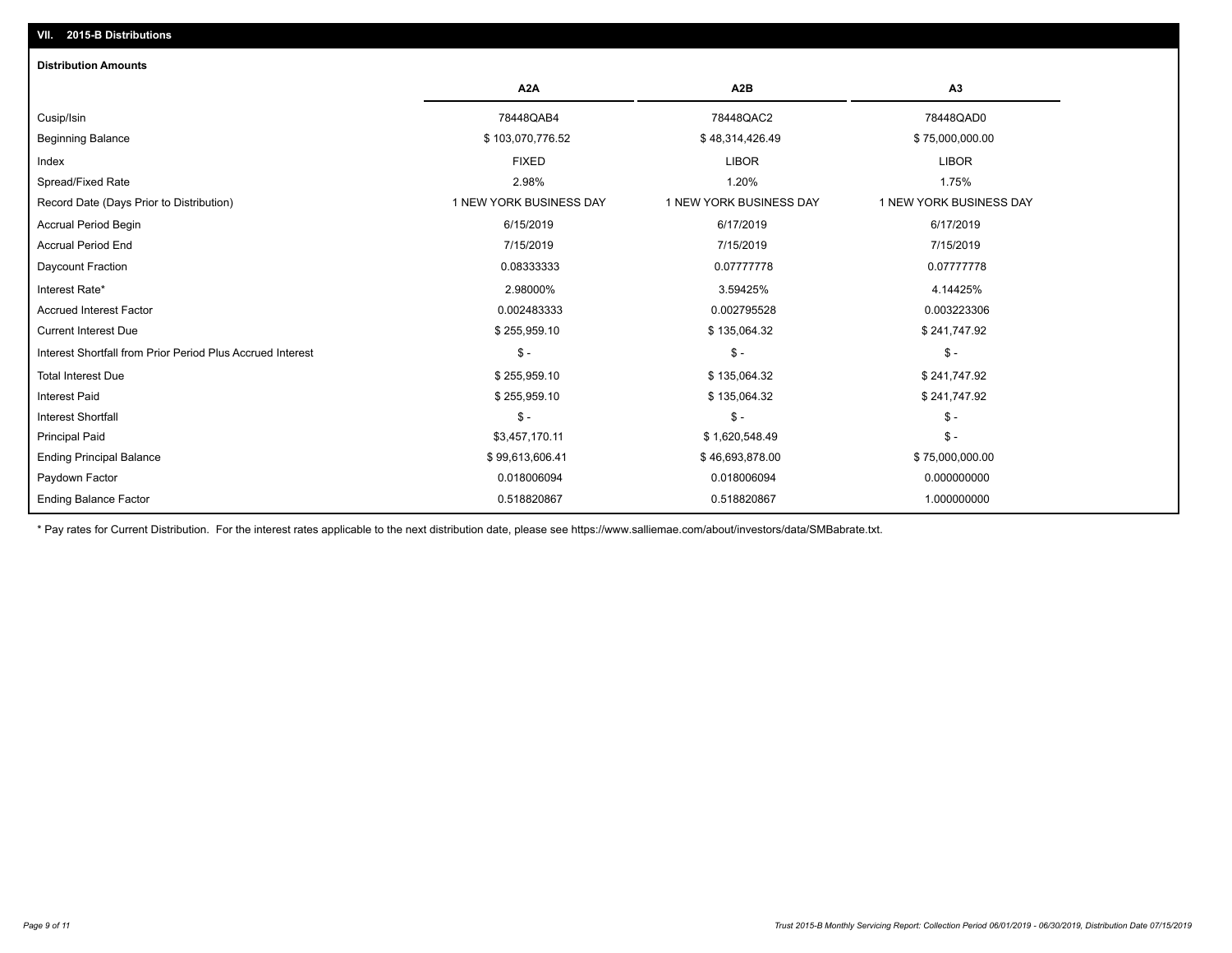| VII. 2015-B Distributions                                  |                         |                         |
|------------------------------------------------------------|-------------------------|-------------------------|
| <b>Distribution Amounts</b>                                |                         |                         |
|                                                            | в                       | C                       |
| Cusip/Isin                                                 | 78448QAE8               | 78448QAF5               |
| <b>Beginning Balance</b>                                   | \$70,000,000.00         | \$50,000,000.00         |
| Index                                                      | <b>FIXED</b>            | <b>FIXED</b>            |
| Spread/Fixed Rate                                          | 3.50%                   | 4.50%                   |
| Record Date (Days Prior to Distribution)                   | 1 NEW YORK BUSINESS DAY | 1 NEW YORK BUSINESS DAY |
| Accrual Period Begin                                       | 6/15/2019               | 6/15/2019               |
| <b>Accrual Period End</b>                                  | 7/15/2019               | 7/15/2019               |
| Daycount Fraction                                          | 0.08333333              | 0.08333333              |
| Interest Rate*                                             | 3.50000%                | 4.50000%                |
| <b>Accrued Interest Factor</b>                             | 0.002916667             | 0.003750000             |
| <b>Current Interest Due</b>                                | \$204,166.67            | \$187,500.00            |
| Interest Shortfall from Prior Period Plus Accrued Interest | $\mathsf{\$}$ -         | $\mathsf{\$}$ -         |
| <b>Total Interest Due</b>                                  | \$204,166.67            | \$187,500.00            |
| Interest Paid                                              | \$204,166.67            | \$187,500.00            |
| Interest Shortfall                                         | $\mathcal{S}$ -         | $\mathcal{S}$ -         |
| <b>Principal Paid</b>                                      | $\mathbb{S}$ -          | $\mathsf{\$}$ -         |
| <b>Ending Principal Balance</b>                            | \$70,000,000.00         | \$50,000,000.00         |
| Paydown Factor                                             | 0.000000000             | 0.000000000             |
| <b>Ending Balance Factor</b>                               | 1.000000000             | 1.000000000             |

\* Pay rates for Current Distribution. For the interest rates applicable to the next distribution date, please see https://www.salliemae.com/about/investors/data/SMBabrate.txt.